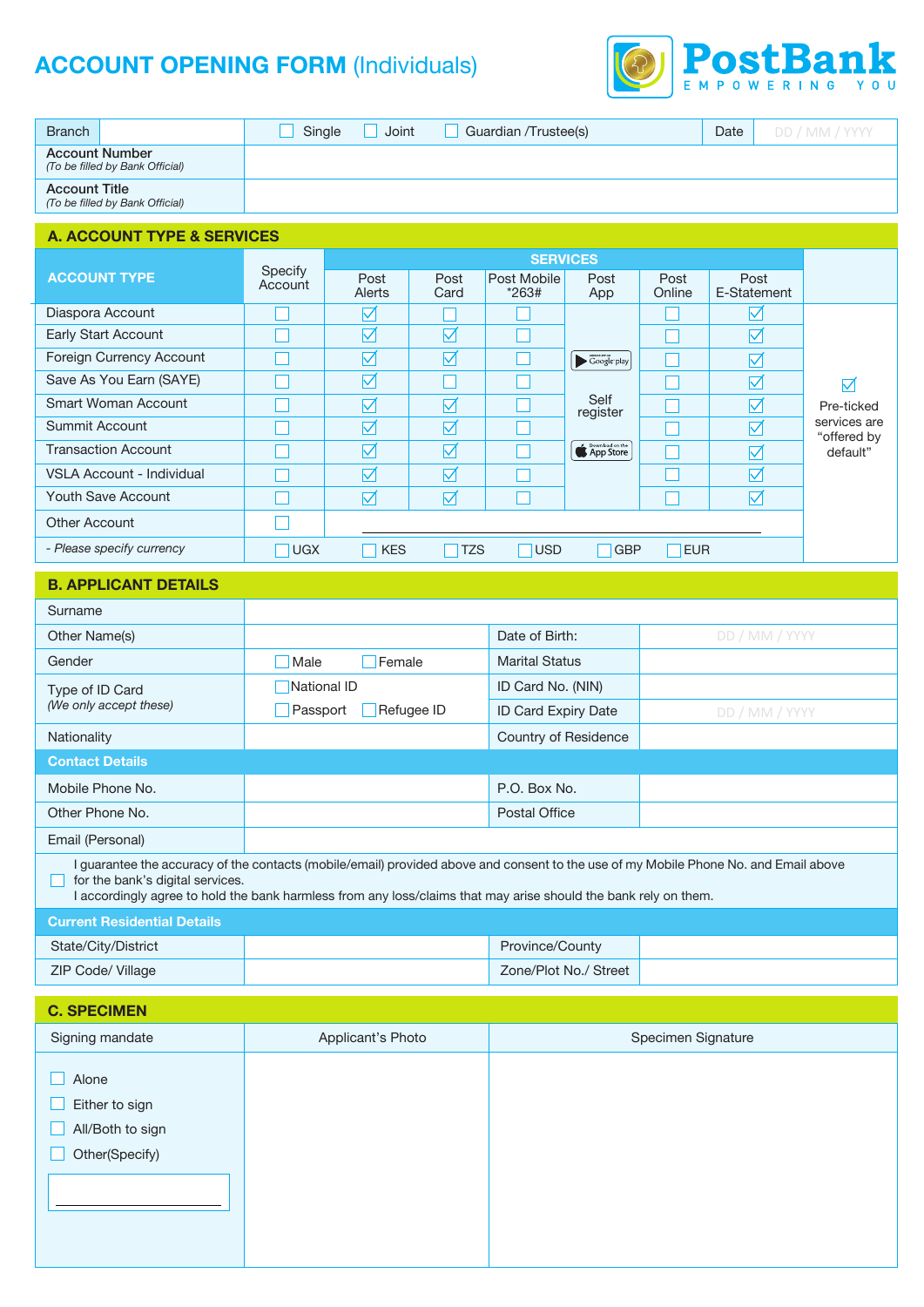| <b>D. EMPLOYMENT/ BUSINESS DETAILS</b>                                                                                 |                       |                            |                              |                        |                       |  |  |  |  |  |  |  |
|------------------------------------------------------------------------------------------------------------------------|-----------------------|----------------------------|------------------------------|------------------------|-----------------------|--|--|--|--|--|--|--|
| Source(s) of Income                                                                                                    | Salary                | <b>Business</b>            | Other (Specify)              |                        |                       |  |  |  |  |  |  |  |
| If self-employed, specify the nature of business involved<br>in e.g. Agriculture, Trade, Tourism, Transportation, etc. |                       |                            |                              |                        |                       |  |  |  |  |  |  |  |
| <b>Current Employer's Name</b>                                                                                         |                       |                            |                              |                        |                       |  |  |  |  |  |  |  |
| <b>Work Physical Address</b>                                                                                           |                       |                            |                              |                        |                       |  |  |  |  |  |  |  |
| Current role/title                                                                                                     |                       |                            |                              |                        |                       |  |  |  |  |  |  |  |
| Monthly gross income or<br>Monthly gross turnover                                                                      | <b>UGX Equivalent</b> | Below 500,000<br>$5 - 10m$ | $500,000 - 1m$<br>$10 - 20m$ | $1 - 3m$<br>$20 - 50m$ | $3 - 5m$<br>Above 50m |  |  |  |  |  |  |  |

# **E. NEXT OF KIN**

| <b>Names</b> | Relationship  |  |
|--------------|---------------|--|
| Address      | Telephone No. |  |
| Email        |               |  |

| <b>F. OTHER ACCOUNT DETAILS</b>      |  |     |           |             |  |  |  |  |  |  |  |  |  |  |
|--------------------------------------|--|-----|-----------|-------------|--|--|--|--|--|--|--|--|--|--|
| Other accounts with Post Bank if any |  | Yes | <b>No</b> |             |  |  |  |  |  |  |  |  |  |  |
| <b>Account Names</b>                 |  |     |           | Account No. |  |  |  |  |  |  |  |  |  |  |
| <b>Account Names</b>                 |  |     |           | Account No. |  |  |  |  |  |  |  |  |  |  |
|                                      |  |     |           |             |  |  |  |  |  |  |  |  |  |  |

| <b>G. DEPOSIT PROTECTION FUND REQUIREMENTS</b>                              |                                               |                                        |  |  |  |  |  |  |  |
|-----------------------------------------------------------------------------|-----------------------------------------------|----------------------------------------|--|--|--|--|--|--|--|
| Please choose below your preferred mode of payment and provide the details: |                                               |                                        |  |  |  |  |  |  |  |
|                                                                             | Alternative Bank Account Details (Not in PBU) | Registered Mobile Money Number Details |  |  |  |  |  |  |  |
| <b>Bank Name</b>                                                            |                                               | <b>Telecom Name</b>                    |  |  |  |  |  |  |  |
| <b>Account Names</b>                                                        |                                               | <b>Registered Names</b>                |  |  |  |  |  |  |  |
| A/C Number                                                                  |                                               | <b>Registered Number</b>               |  |  |  |  |  |  |  |

# **TERMS AND CONDITIONS**

#### 1. INTRODUCTION

- 1.1. These terms set out the terms and conditions upon which we, the Bank will provide banking services to you and references to 'we', 'us', or 'our' read to mean the Bank. References to 'you' or 'your' or 'yourself' are references to the person or persons in whose names the account is held.
- 1.2. The terms and conditions are limited to providing general banking services and form a legal agreement between you and us; so please confirm that you understand all of them.
- 1.3. The terms and conditions apply to all accounts (both transactional and savings) whether opened on the date of signing these terms and conditions or on a later/prior date.
- 1.4. We reserve the right to change or amend any or all of these terms upon giving you notice in accordance with the Bank of Uganda Consumer Protection Guidelines.

#### 2. ACCOUNT OPENING

- 2.1. By signing these terms, you guarantee the accuracy of the information submitted on this application. We shall not be held liable for any misrepresentation or any legal consequences arising from reliance on the information provided by yourself.
- 2.2. We may at our discretion decline to open an account for any applicant for an account. We are under no obligation to communicate the reason for our decision to the applicant.
- 2.3. At account opening and at any time throughout the lifetime of the account, you are agreeing to provide us with any supplementary documentation and information we may request for from time to time in order to undertake our due diligence as required.
- 2.4. You will provide us with specimen signatures of each of the persons authorized to operate your account.
- 2.5. If false or inaccurate information is provided and fraud is identified or suspected, your details may be forwarded to the relevant enforcement agencies for any further action as may be required.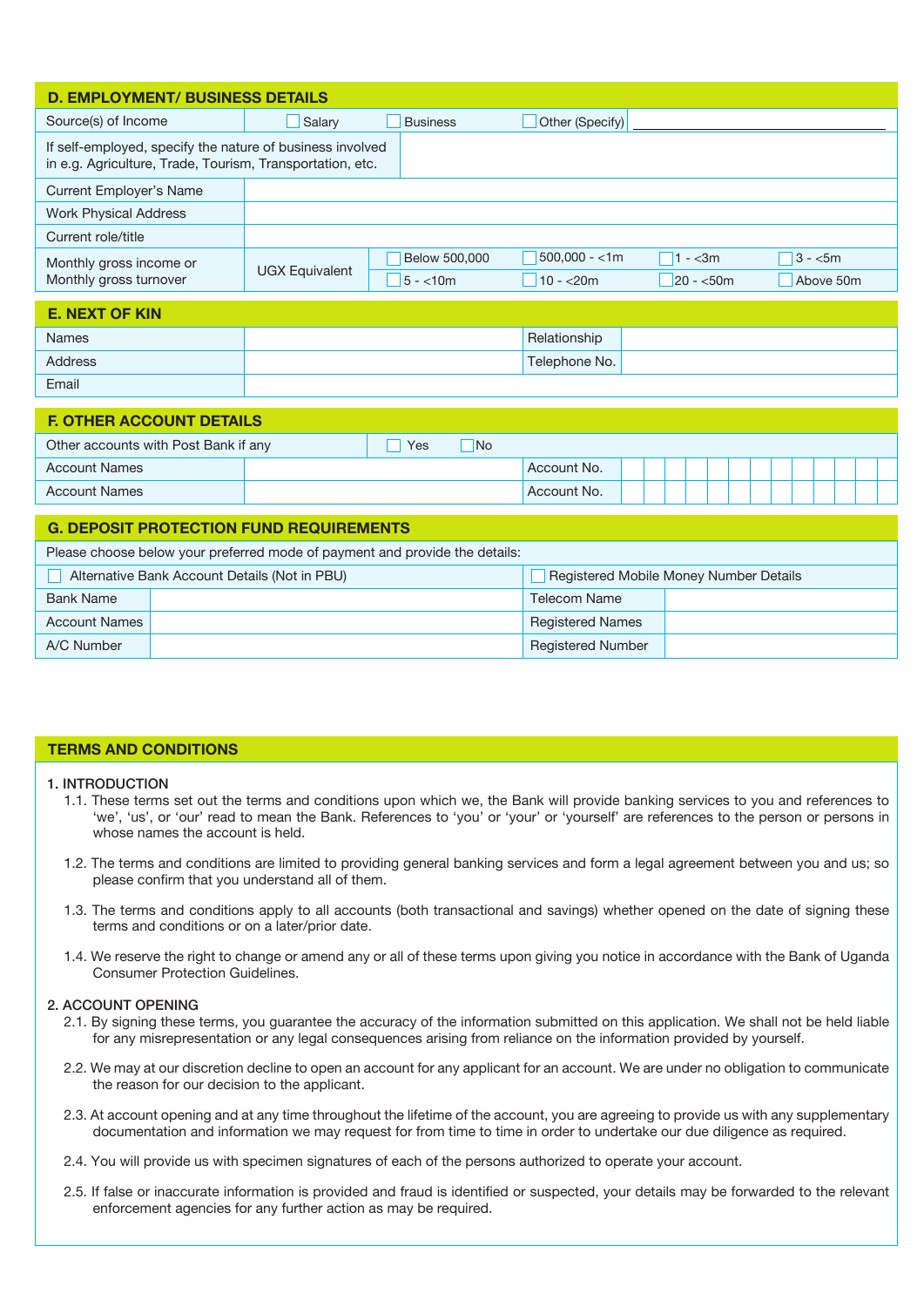# 3. ACCOUNT OPERATION OBLIGATIONS

- 3.1. We shall not be liable whatsoever for funds handed to Bank Tellers outside banking hours and/or outside designated banking premises or channels.
- 3.2. It shall be incumbent on you to request for and/or acquire a duly signed deposit slip or acknowledgement receipt at all times when you make a deposit transaction from any of our designated points of representation to aid your transaction confirmation and reconciliation.
- 3.3. You will authorize us to accept instructions signed by yourself/yourselves.
- 3.4. We shall not make any payment out of your account to any party unless you have consented by giving instruction in accordance with the mandate held by us.
- 3.5. Any cancellation of an instruction shall be communicated to us at least one working day before the payment is due to be debited. For avoidance of doubt, the time of receipt is the time we receive the instructions not the time you send them.
- 3.6. We shall at any time freeze your account as long as there is any dispute or reason to suspect any fraud on the persons entitled to operate the same.
- 3.7. We shall at our discretion refuse to act on any instruction if;
	- We are unable to authenticate the origin of the instructions
	- The instructions are unclear, incomplete, not signed or not in the approved form.
	- The instruction would cause you to exceed authorized limits for your account.
	- Complying with the instruction would be contrary or in breach of any law/regulation applicable to us
- 3.8. We shall notify you with reasons in case we decline to honor instructions, unless if we are limited by circumstances beyond our control preventing us to give this information.
- 3.9. You shall keep confidential at all times your ATM Card/Password/PIN/Login credentials/phone messages or any other security information secure to prevent any fraudulent use to them. We will not be held liable in case your password/PIN/Login credentials/ phone messages are misappropriated by a third party to access and/or transact on your account.
- 3.10. You shall within 24 hours write to us if any card/PIN/security device or security details are lost or stolen or suspect to be used or accessed by an unauthorized person.

#### 4. COMPLAINTS

4.1 We shall not be liable for any matters unless you make a complaint to us as soon as reasonably possible either verbally or in writing, through our official communication or feedback channels provided.

#### 5. INCIDENT COMMUNICATION

- 5.1. You will communicate to us in writing in the event of any significant incident or decision alteration (such as change in signatories or signing mandate) in the general operations of your account.
- 5.2. In the unfortunate event of death of any signatory of a joint account holding, the survivor(s) undertake(s) to advise the bank in writing of such death within reasonable time. In absence of acknowledgment (in any form) of receipt of such notification, the Bank shall not be held liable for allowing continuation of operations on any affected account(s).

#### 6. BANK CHARGES

- 6.1. We may apply charges for use of the account and for services provided to you in accordance with our prevailing tariff guide in accordance with the Consumer Protection Guidelines issued by the regulator.
- 6.2. We may apply new or revised charges to your account at least 30 calendar days after the change notice is given in print media and displayed in our designated branches and website.
- 6.3. We are mandated to debit your account for any of the followings;
	- Interest on any facility granted by us at a prescribed date, unless otherwise agreed in writing.
	- All charges including but not limited to statement printing, taxes and duties and any other expense incurred in operating this account.

#### 7. DEBIT INSTRUMENTS

- 7.1. We have the discretion to issue you with a debit card for operations of your account and to retain or cancel your instruments if there is any suspicion of fraud regarding your account.
- 7.2. We shall not be liable for any loss arising from lost or misplaced debit instruments e.g. In-house vouchers or voucher book(s) if we are not notified within a reasonable period (at most within 24 hours of its loss).

#### 8. STATEMENTS

8.1. We shall provide you with free regular electronic copies of your statements onto your availed email address and upon registration on the Bank's internet banking platform, the same shall be available online. Any paper statements or additional requests will be charged in accordance with our prevailing tariff guide.